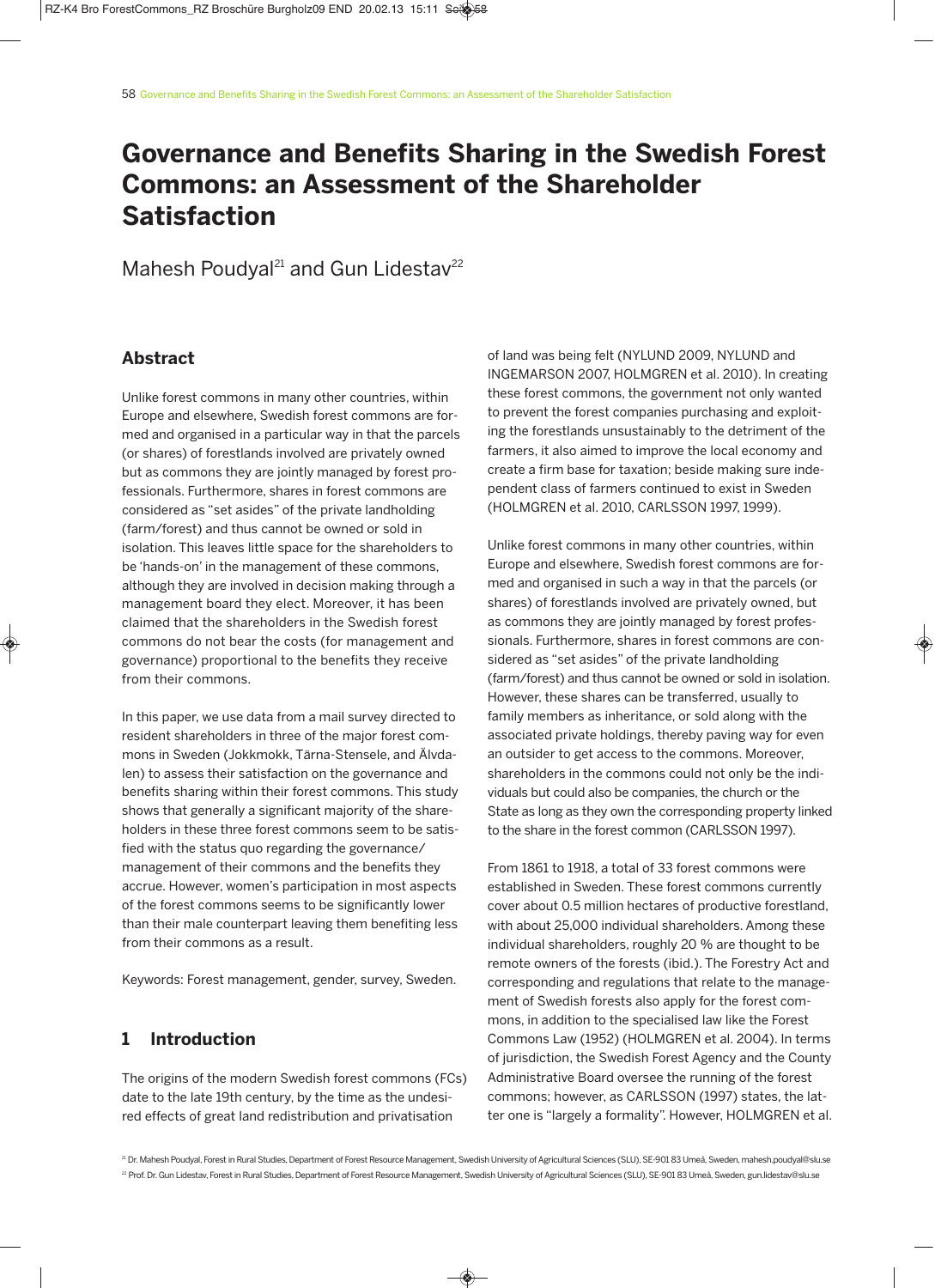(2010), in their paper on the governance of forest commons in Sweden, come to the conclusion that unlike in other forest management regimes and forest policies, government control in the forest commons and policies pertaining to the commons is still strong. In terms of dayto-day governance and management of the forest commons, the primary responsibility lies with a management board elected by the shareholders. Moreover, every forest common must have, by law, a professional forest manager for all its forest management activities (CARLSSON 1997, HOLMGREN et al. 2004).

It is not surprising then that, as CARLSSON (1997) points out, a lot of the forest commons in Sweden are managed like commercial enterprises. The benefits accruing to the shareholders from these enterprises however depend upon the bylaws of each common, with some giving annual cash payments as dividend, some providing subsidies to carry out forestry-related activities in their private property, some providing both these benefits, while others providing no direct benefits to shareholders instead choosing to use profits in local public goods such as roads, schools etc. These differences have also been highlighted by the previous studies on the Swedish forest commons (see for example HOLMGREN et al. 2010, HOLMGREN et al. 2007, HOLMGREN et al. 2004). Moreover, it has also been shown that not all forest commons are equally successful in terms of governance/management and in generating revenues for their shareholders (ibid.). This last point leads us to the question how satisfied the shareholders are in Swedish forest commons.

In this paper, we use data from a mail survey directed to resident shareholders in three of the major forest commons in Sweden (Jokkmokk, Tärna-Stensele, and Älvdalen) to assess their satisfaction on the governance and benefits sharing within their FCs. More specifically we explore whether the shareholders' gender influence their level of involvement in the governance and in benefits sharing, and hence on their satisfaction with regards to the governance and resource utilisation from their commons.

## **2 Methodology and Data**

In this study, we try to combine 1) questionnaires eliciting participation in the management/governance, use, and appropriation of benefits from the forest commons; 2) questionnaires eliciting the perception of the respondent shareholders regarding the benefits and costs of the forest commons; and 3) questionnaires eliciting their 'opinions' and levels of 'agreement' on how their FCs and benefits from them are being managed, and how they should be managed. The idea is to combine data from the level of participation in the governance/management and benefits sharing from the FCs; shareholders' perceptions

 $\bigcirc$ 

on aforementioned matters regarding their FCs; and their opinion regarding the status quo and whether it should change so as to gauge their level of satisfaction, and conduct a thorough analysis of the current situation. This should not only help come to an informed conclusion regarding the shareholder satisfaction on the management/governance of and benefits sharing from the forest commons, but should also have an important policy relevance with regards to the commons.

This study is based on the shareholder survey data collected in three of the major forest commons in Sweden: Jokkmokk in Norrbotten,Tärna-Stensele in Västerbotten and Älvdalen in Dalarna. In this study, a questionnaire was designed to capture the local shareholders' opinions about what the forest commons contribute to them as individuals (households), and to the local community, in terms of economic welfare, landscape identity and the quality of the environment. In order to maintain the local perspective, only resident shareholders in the three FCs were included in the study. Only individuals (no companies or other juridical persons) were included.

Before administrating the survey questionnaires, the shareholders were divided into three strata based on the size of their individual share in the FC: the 25 % largest shareholdings, the 50 % intermediate, and the 25 % smallest shareholdings.As previous studies on small-scale private forest owners points to a significant difference in management involvement between women and men (see for example LIDESTAV 2010, LIDESTAV and NORDFJELL 2005, LINDROOS et al. 2005), we decided to further split each stratum into female and male shareholders. Thus, shareholders for each common were divided into six strata. We decided to limit each group to 50 individuals, selected by uniform random sampling, but some of the groups contained fewer than 50 shareholders (this was taken into account in the statistical calculations). In total, 862 questionnaires were sent out in March 2009. After two reminders, 423 questionnaires were returned and the results are thus based on a total response rate of 49 %. At the stratum level the response rate varied substantially, from 23 % to 65 %, and at the FC level from 44 % in Jokkmokk to 53 % in Älvdalen. The response rate for women was 48 % compared to 50 % for men. Although the response rate may be considered low, it should be noted that the responses represent 22 % of the population.

The collected data, which was primarily categorical and descriptive in nature, was analysed using STATA 11.2 (STATACORP 2009). The main statistical tools used were ranking of responses, cross-tabulation and chi-square tests, particularly using various strata to compare and contrast the responses of shareholders belonging to different strata, and to test whether these responses were statistically significant.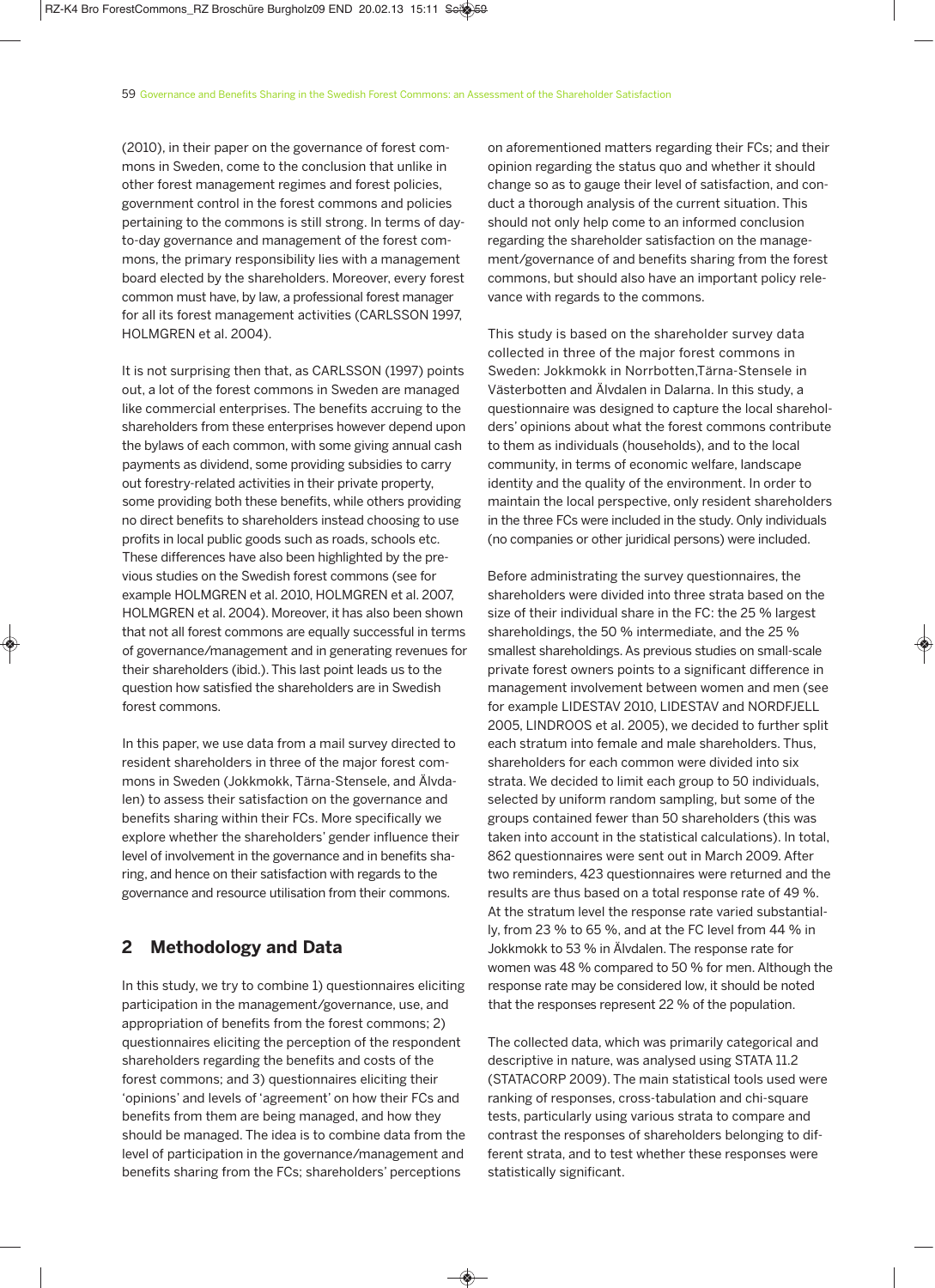#### **3 Results**

# 3.1 Stated participation and benefits in the forest commons

In terms of participation and benefits from the FCs, fishing and outdoor recreation was the most participated activity (61 %), followed by receipt of cash payment from the FC (46 %), receiving subsidies from the FC for activities on their private property (46 %), and hunting on the FC land (41 %) (Table 1). Moreover, only 4 (1 %) of the respondents said they had 'no contact or benefit from the FC'. Views regarding the participation in and benefits from the FC varied significantly between the male and female respondents. Female shareholders were found to participate significantly less than their male counterparts in many of the activities. Their participation was significantly less in 1) governance of the commons, for example, as 'elected representative' or in 'annual meetings/general assembly'; 2) the use of the common lands such as for 'hunting', 'fishing & outdoor recreation'; and 3) receiving cash payment from the commons (p-value < 0.05 for all).

# 3.2 Perceived benefits, costs and local contributions of the FCs

'FCs benefit by providing spaces to hunt, fish and for other recreation' – this was the top perceived benefit from the FCs with a total of 67 % of the respondents agreeing to it (Table 2). Other highly thought-of benefits from the FCs were the 'provision of roads'(56 %), 'subsidies'(48 %), 'local employment'(47 %), and 'keeping revenue/income locally via local subsidies'(45 %). Overall respondent shareholders perceived much higher benefits from the FCs than otherwise – only about 3 % mentioning they provide 'no benefits at all'. There were significant variations in the perceived benefits from the FCs between male and female respondents. Significantly higher proportion of male shareholders perceive benefits from FCs through 'large scale forestry', 'direct income', 'spaces to hunt, fish and recreation', and 'local employment'; while significantly higher proportion of female shareholders perceive benefits from FCs by helping manage part of their forests without themselves 'bothering'(p-value < 0.05 for all).

It is clear from the responses that generally a high majority of the respondents (64 %) perceive no disadvantages from their FCs (Table 3). The difficulty to 'get most shareholders to agree & act for a common goal' was perceived as one of the main disadvantages, though by only 25 % of the respondents. Other perceived disadvantages include 'lack of control and impact on 'my share' in the FC'(9 %), 'FCs provide too little profit'(8 %), and 'too many shareholders'(7 %). All these responses indicate that overall, the respondents see FC as providing benefits rather than creating disadvantages for them. In terms of variations in perceived disadvantages between male and female respondents, significantly more male shareholders perceived 'lack of control on their own share in the FC' as being the disadvantage of the FC compared to female shareholders (p-value = 0.027). However, as with other strata, there were no other significant differences between male and female shareholders regarding their perceived disadvantages of the FCs.

## 3.4 How should the FCs be managed?

The respondent shareholders were given a list of statements concerning the management and utilisation of benefits from their FCs, and were asked to choose what priority those actions should be given – with 'higher priority', 'lower priority', 'fine as it is', and 'no opinion' being the four options for each statement – in order to gauge their satisfaction (or lack thereof) at the way their FCs are managed/governed and the way their FCs revenues are being used. Overall, it is clear that a majority of the respondents seem to be satisfied with the status quo (based on their response 'fine as it is' to the statements), except

#### Table 1: Overall participation in and appropriation of benefits from the FC activities as stated by the respondent **shareholders**

(The top five items are ranked in descending order based on the number of responses each received.)

| Participation in & benefits from FC activities                                  | Frequency         | Percent of cases |  |
|---------------------------------------------------------------------------------|-------------------|------------------|--|
| I fish & do outdoor recreation on FC land/water                                 | 252               | 61.02            |  |
| I receive cash payment from the FC                                              | 196               | 47.46            |  |
| I receive subsidies from the FC for different activities on my private property | 191               | 46.25            |  |
| I hunt on the FC land                                                           | 168               | 40.68            |  |
| Take part in annual meetings/general assembly                                   | 130               | 31.48            |  |
| Valid Cases: 413                                                                | Missing Cases: 10 |                  |  |

◈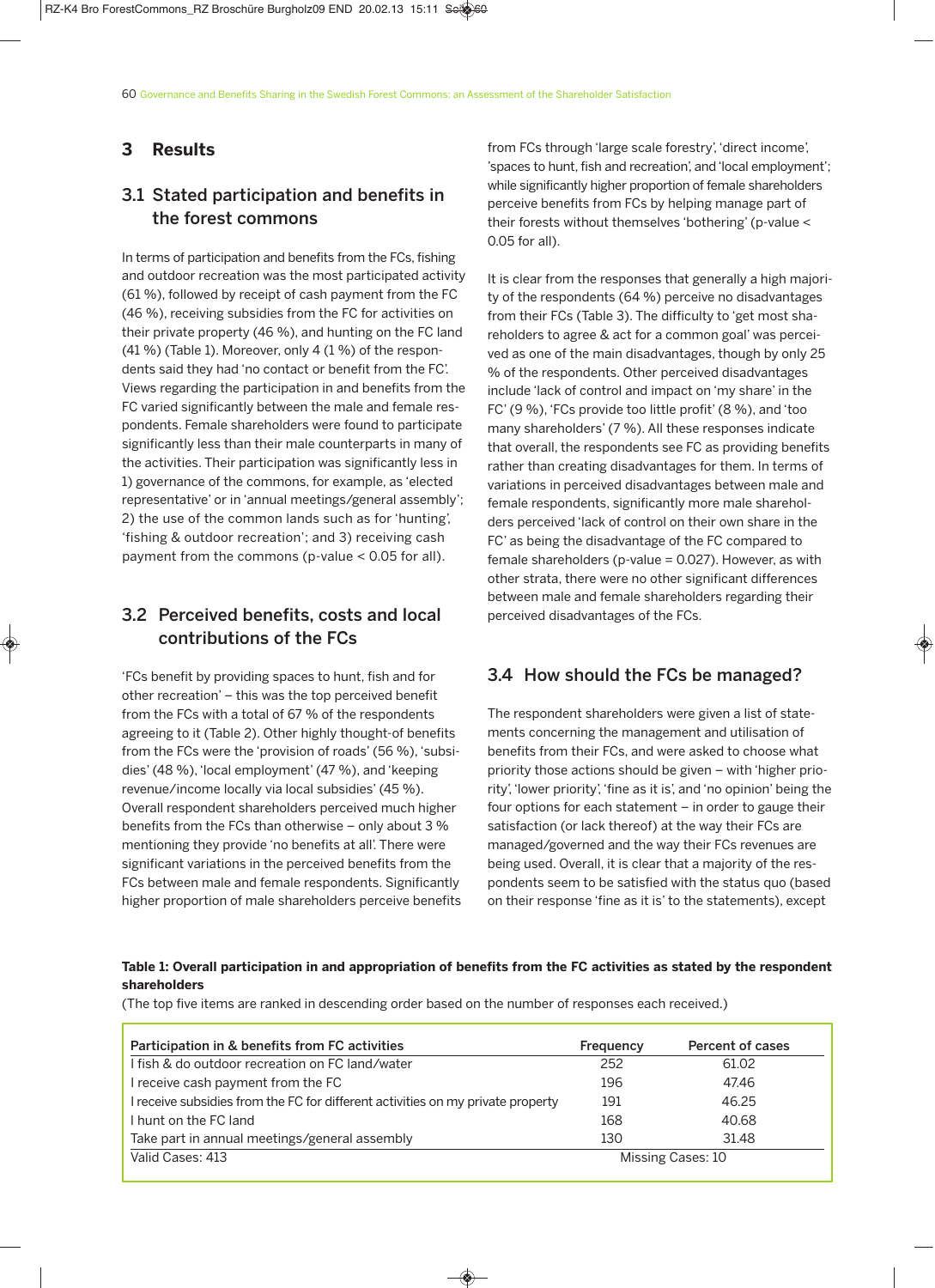#### **Table 2: Overall perceived benefits of the FC**

(The top five items are ranked in descending order based on the number of responses each received.)

| Benefits of the FC                                                     | Frequency         | Percent of cases |
|------------------------------------------------------------------------|-------------------|------------------|
| FCs benefit by providing spaces to hunt, fish and for other recreation | 274               | 66.83            |
| FCs benefit through the provision of roads                             | 231               | 56.34            |
| FCs provide benefits through the subsidies                             | 196               | 47.80            |
| FCs provide employment locally                                         | 193               | 47.07            |
| FCs benefit by keeping revenue/income locally via local subsidies      | 185               | 45.12            |
| Valid cases: 410                                                       | Missing cases: 13 |                  |

for one area – 'hydroelectric and wind power', which a larger section of the respondents seem to think should be given a higher priority (Table 4).

We further analyse these responses in depth based on the gender of our respondents. Particularly we analyse the 'fine as it is', 'have no opinion', and 'higher priority' responses – each indicating, generally speaking, 'satisfaction', 'indifference', and 'dissatisfaction' respectively with the status quo. The response 'lower priority' was excluded from this in-depth analysis as there were very few respondents choosing this option to have a meaningful statistical analysis. Our in-depth analysis on the 'fine as it is' response to the statements regarding the management of the FCs and use of the revenues from them showed that there was no significant variation between respondents based on their gender. Therefore, in general, we can conclude that majority of the respondents were, regardless of their gender, satisfied with the status quo regarding the management and use of revenue from their FCs.

A considerably large number of shareholders had responded with 'have no opinion' on the statements regarding the management and use of revenues from their FCs. Furthermore, a significantly higher proportion of female respondents had 'no opinion' on many of the issues related to the management and sharing of benefits from the FCs than their male counterparts. Particularly, significantly more female respondents (proportionally) said they

had 'no opinion' regarding 'forest production', 'hunting and fishing', 'asset management', and 'considerations to other businesses' compared to their male counterparts ( $p$ -value < 0.05 for all).

Around 15 % of the respondent shareholders, on average, responded that a higher priority should be given to various aspects of FC management and use of benefits, indicating that they were not entirely satisfied with the way things were being managed at present (i.e., the status quo). Upon further investigation, we found that generally there was no significant difference in responses between male and female respondents. However, there were some exceptions. A significantly large number of male respondents were of the opinion that forest production, and hydro and wind power should be given 'higher priority' compared to their female counterparts.

# 3.5 Satisfied with the way the revenue is being used?

A set of four statements related to the use of the revenue from their FCs were put to the respondents, and asked whether each should 'increase', 'decrease', 'is fine as it is', or they had 'no opinion' regarding the item. Generally more than half of the respondents for all four statements perceived the current distribution of the FCs' revenue to be 'fine as it is', indicating their overall satisfaction with the status quo (Table 5). Interestingly, second most res-

#### **Table 3: Overall perceived disadvantages with the FC**

(The top five items are ranked in descending order based on the number of responses each received.)

| Disadvantages with the FC                                      | Frequency         | Percent of cases |  |
|----------------------------------------------------------------|-------------------|------------------|--|
| FCs have no disadvantages                                      | 214               | 64.34            |  |
| Hard to get most shareholders to agree & act for a common goal | 93                | 24.93            |  |
| Lack of control and impact on 'my share' in the FC             | 33                | 8.85             |  |
| FCs provide too little profit                                  | 30                | 8.04             |  |
| Too many shareholders                                          | 28                | 7.51             |  |
| Valid cases: 373                                               | Missing cases: 50 |                  |  |

◈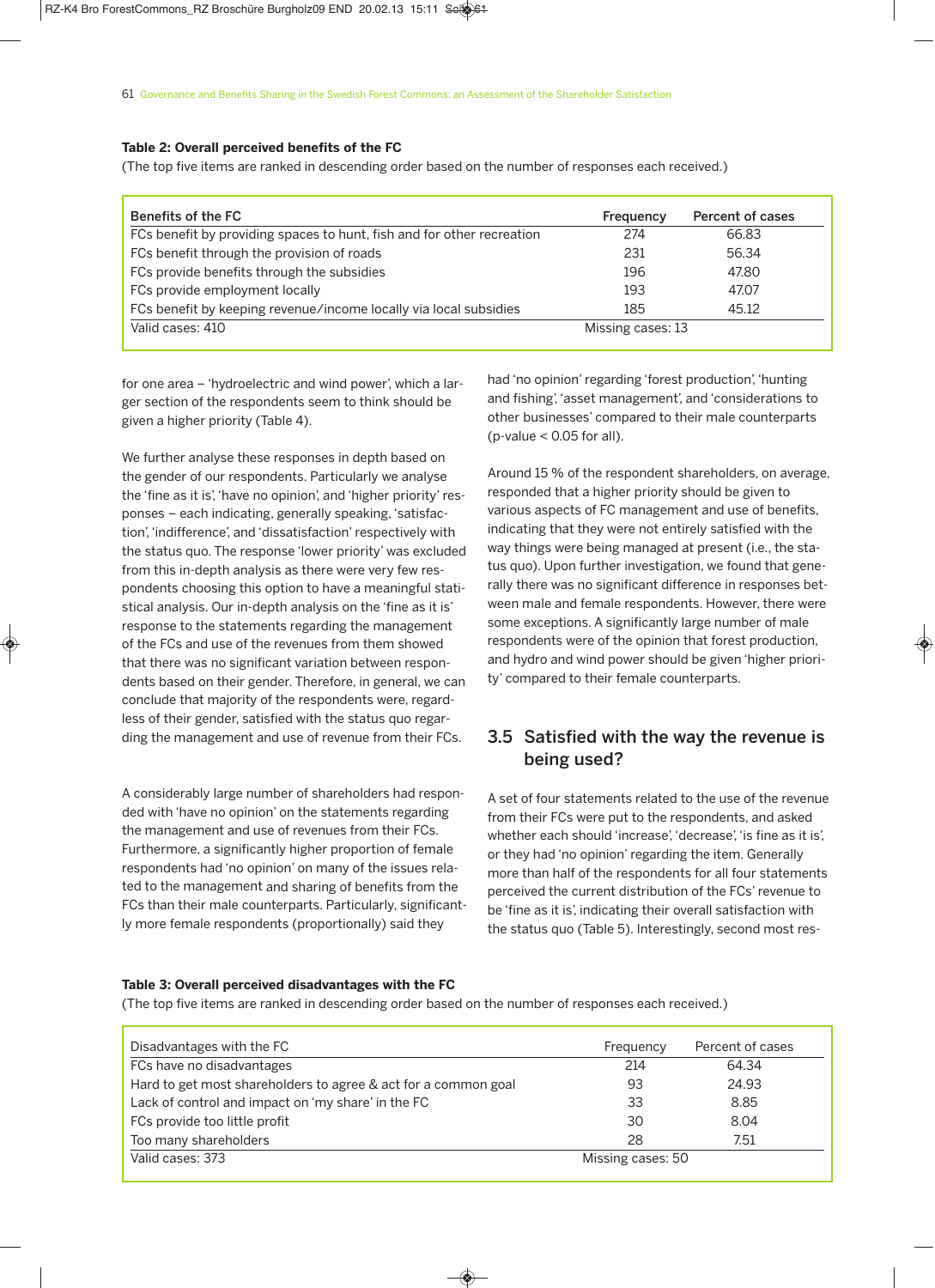**Table 4: Responses to statements regarding how their FCs should be managed** (Overall valid cases 396, 27 missing – number of valid and missing cases for each statement is provided in the parentheses in the first column.)

|                                                    | Responses Frequency (% of cases) |                |               |             |  |
|----------------------------------------------------|----------------------------------|----------------|---------------|-------------|--|
| Statements (valid/missing)                         |                                  |                | fine as it is |             |  |
| Forest production should be given                  | higher priority                  | lower priority |               | no opinion  |  |
| (362/61)                                           | 36 (9.94)                        | 17 (4.70)      | 232 (64.09)   | 77 (21.27)  |  |
| Hunting and fishing should be given                |                                  |                |               |             |  |
| (365/58)                                           | 50 (13.70)                       | 18 (4.93)      | 248 (67.95)   | 49 (13.42)  |  |
| Hydroelectric or wind power should be given        |                                  |                |               |             |  |
| (350/73)                                           | 128 (36.57)                      | 29 (8.29)      | 90 (25.71)    | 103 (29.43) |  |
| Asset management should be given                   |                                  |                |               |             |  |
| (342/81)                                           | 33(9.65)                         | 5(1.46)        | 186 (54.39)   | 118 (34.50) |  |
| Recreation should be given                         |                                  |                |               |             |  |
| (350/73)                                           | 50 (14.29)                       | 5(1.43)        | 227 (64.86)   | 68 (19.43)  |  |
| Biodiversity conservation should be given          |                                  |                |               |             |  |
| (353/70)                                           | 59 (16.71)                       | 16 (4.53)      | 202 (57.22)   | 76 (21.53)  |  |
| Cultural heritage should be given<br>(344/79)      | 50 (14.53)                       | 5(1.45)        | 195 (56.69)   | 94 (27.33)  |  |
| Considerations to women's forest ownership         |                                  |                |               |             |  |
| should be given $\ldots$ (351/72)                  | 59 (16.81)                       | 4(1.14)        | 180 (51.28)   | 108 (30.77) |  |
| Considerations to other businesses should be given |                                  |                |               |             |  |
| (358/65)                                           | 30(8.38)                         | 32 (8.94)      | 203 (56.70)   | 93 (25.98)  |  |

ponded choice was that of 'no opinion' for three of the four statements. Significantly less female respondents (proportionally) seemed to agree that the current structure of benefits distribution/revenue utilisation from the FCs was 'fine as it is' compared to their male counterparts (p-value < 0.05 for all four statements). This could likely mean female respondents/shareholders, in general, were not satisfied with the status quo with regards to the use of revenue. However, looking at the distribution of the 'no opinion' responses further, it becomes clear that a significantly large proportion of female respondents had 'no opinion' regarding the current scheme of revenue sharing from the FCs compared to their male counterparts (p < 0.001 for all four statements).

## 3.6 "Pleased to be a FC shareholder"

89 % of the respondents agree (72 % totally agree, 17 % partly agree) to the statement 'I am very pleased to be a FC shareholder', which shows a high level of satisfaction with the status quo in the management of and the use of benefits from the FCs. A similar pattern is apparent on the responses to other statements presented to gauge the shareholder satisfaction – 79 % agreeing that the FC has contributed to a positive development of their community, 74 % agreeing that the FC has contributed to their personal wellbeing, and 71 % agreeing that the FC contributes to a fair distribution of resources as well as to overall better use of natural resources (Table 6). In contrast, only 32 % agreed

#### **Table 5: Responses to statements regarding how the revenue from the FCs should be spent**

(Overall valid cases 406, 17 missing – number of valid and missing cases for each statement is provided in the parentheses in the first column.)

| <b>Statements</b>                                  | Responses Frequency (% of cases) |                 |               |             |
|----------------------------------------------------|----------------------------------|-----------------|---------------|-------------|
| (valid cases/missing)                              | should increase                  | should decrease | fine as it is | no opinion  |
| Dividend to the shareholders  (379/44)             | 65 (17.50)                       | 10(2.64)        | 242 (63.85)   | 62 (16.36)  |
| Dividend for common benefits  (365/58)             | 44 (12.05)                       | 11(3.01)        | 209 (57.26)   | 101 (27.67) |
| Proportion of revenue that stays locally  (364/59) | 81 (22.25)                       | 1(0.27)         | 190 (52.20)   | 92 (25.27)  |
| Proportion of revenue that stays with              |                                  |                 |               |             |
| the individual forest owners  (350/73)             | 42 (12.00)                       | 9(2.57)         | 182 (52.00)   | 117 (33.43) |

 $\bigcirc$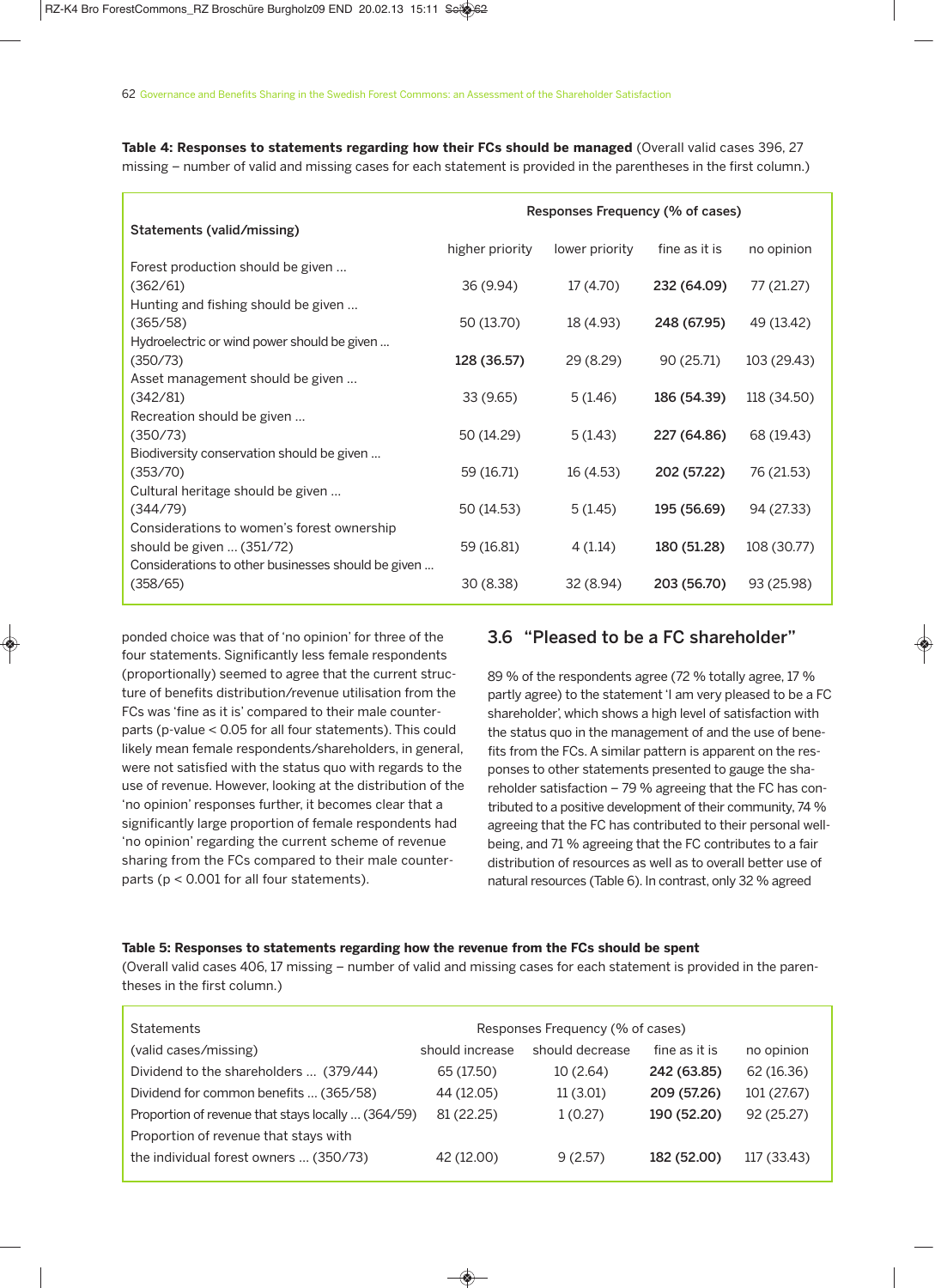**Table 6: Responses to some concluding statements related to FCs governance/management and utilisation of benefits** (Overall valid cases 410, 13 missing – number of valid and missing cases for each statement is provided in the parentheses in the first column.)

| Statements (valid cases/missing)                                  | Responses Frequency (% of cases) |          |          |          |
|-------------------------------------------------------------------|----------------------------------|----------|----------|----------|
|                                                                   | totally                          | partly   | not      | no       |
|                                                                   | agree                            | agree    | at all   | opinion  |
| $\lceil 1 \rceil$ am very pleased to be a FC shareholder (400/23) | 287 (72)                         | 67(17)   | 12(3)    | 34(8)    |
| [2] FC has contributed to a positive development                  |                                  |          |          |          |
| of my community (386/37)                                          | 196 (51)                         | 108 (28) | 18(5)    | 64 (16)  |
| [3] FC has contributed to my personal well-being (388/35)         | 174 (45)                         | 112 (29) | 25(6)    | 77 (20)  |
| [4] FC contributes to more fair distribution of resources         |                                  |          |          |          |
| than individual ownership (386/37)                                | 172 (44)                         | 103(27)  | 24(6)    | 87 (23)  |
| [5] FC contributes to overall better use of natural               |                                  |          |          |          |
| resources (380/43)                                                | 161 (42)                         | 109 (29) | 24(6)    | 86 (23)  |
| [6] FC contributes more to other interests like tourism,          |                                  |          |          |          |
| nature conservation etc. (382/41)                                 | 151 (39)                         | 111 (29) | 26(7)    | 94 (25)  |
| [7] FC has been a good role model for my own                      |                                  |          |          |          |
| forest management (381/42)                                        | 114 (30)                         | 140 (37) | 31(8)    | 96 (25)  |
| [8] FC is a source of conflicts between the shareholders (380/43) | 30(8)                            | 90(24)   | 167 (44) | 93 (24)  |
| [9] FC is a source of conflicts between shareholders              |                                  |          |          |          |
| and non-shareholders (377/46)                                     | 23(6)                            | 71 (19)  | 169 (45) | 114 (30) |

◈

(44 % 'not agree at all') to FC being a source of conflicts between the shareholders, and just 25 % agreed (45 % 'not agree at all') to FC being a source of conflicts between shareholders and non-shareholders.

An analysis into these responses by gender also confirms that generally a majority of the shareholders seem to be satisfied with the status quo with regards to their FCs. However, when responses 'totally agree' and'partly agree' are taken together to mean 'agree', there are some significant differences in the responses between male and female respondents.A significantly larger proportion of male, compared to female respondents, agreed that'FC contributes more to other interests like tourism','FC contributes to overall better use of natural resources','FC has been a good role model for my own forest management', and'FC has contributed to a positive development of my community'(p-value < 0.05 for all). On the other hand, significantly more male respondents (proportionally) do not agree with the statements regarding conflicts between shareholders, and between shareholders and non-shareholders (p-value < 0.01 for both). Overall, a significantly larger proportion of female, compared to male respondents, had 'no opinion' on a number of statements put to them regarding the management and sharing of benefits from their commons (p-value < 0.01 for all statements in Table 6 except [4] where p-value was 0.042).

#### **4 Discussion**

It is important to note, at first, that our survey data reveals a generally high level of satisfaction with the status quo with

regards to the way FCs are being governed/managed and the way the revenues from the FCs are being shared/utilised. Being industry-driven and professionally managed forestry operations, it is not surprising to see that the most participated activity in the commons was fishing and outdoor recreation, followed by hunting, i.e., non-timber related forest activities. In terms of appropriation of benefits from the commons, cash payments, and subsidies for activities on private property were the common benefits the shareholders received; however, the rates are low for both at below 50 %. We believe this could be due to two main reasons. First, not all shareholders in the commons were receiving cash payment and/or subsidies for the management of private property. Second, not all of the three forest commons were providing cash payment and subsidies to their shareholders. For example, Älvdalen was primarily providing subsidies and no cash payment, while Tärna-Stensele was primarily giving out cash payments but no subsidies.

However, one crucial result stands out from the analysis of participation in the commons – that female shareholders' participation is significantly low in all areas from governance/management, to use of the forests (for recreation etc.), to receiving cash payment from the commons. It is not surprising that female participation is low in activities like hunting and fishing, which are primarily male-dominated activities. Furthermore, despite growing female forest ownership in recent years, their participation in various forest management activities are found to be relatively low compared to their male counterparts (LIDESTAV 2010, LIDESTAV and NORDFJELL 2005, LIN-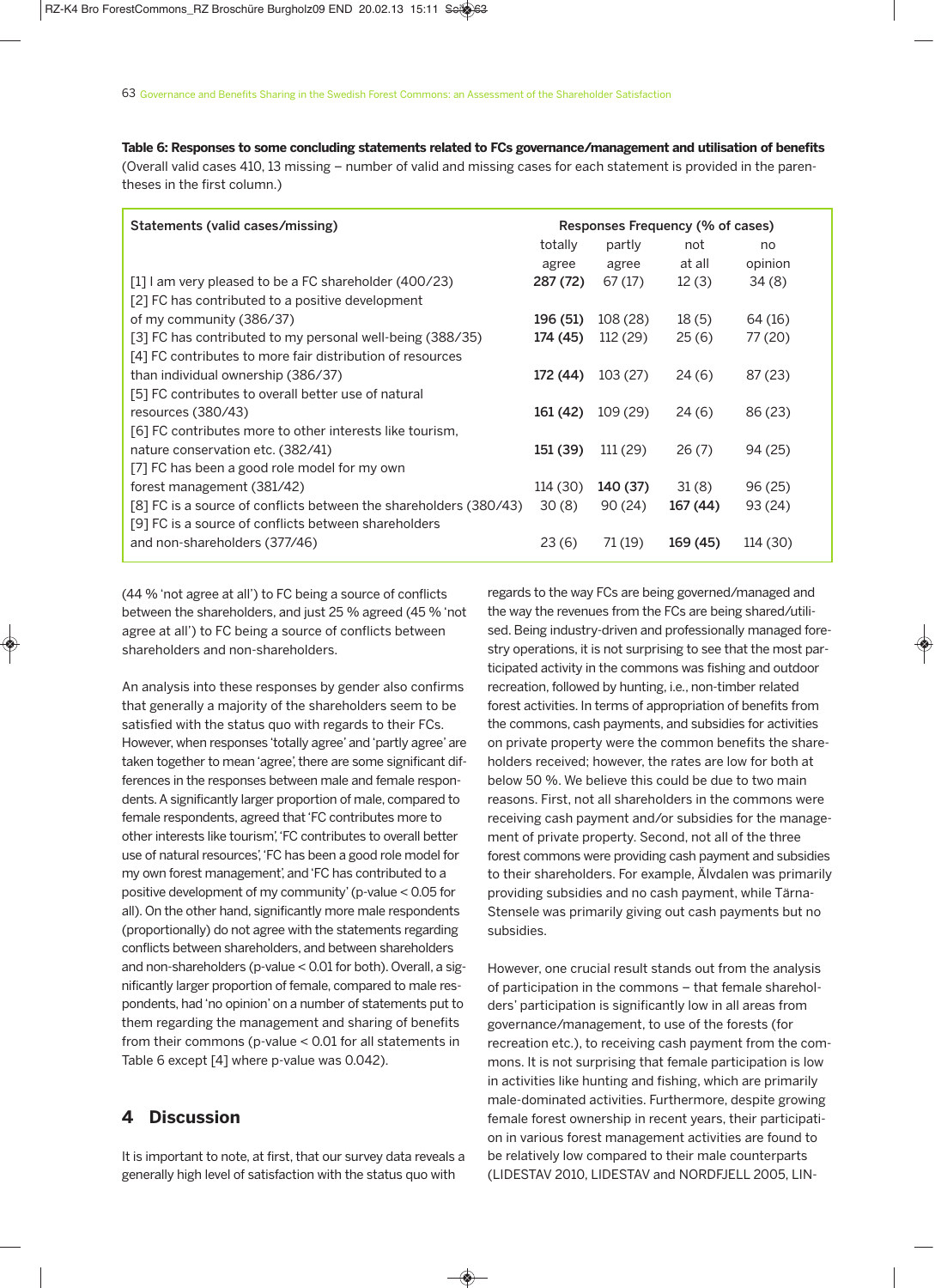DROOS et al. 2005). Moreover, it has been reported that agriculture and forestry sectors are lagging behind in gender equality compared to most other areas of the Swedish society (Ds 2004:39). It is not surprising that the responses on perceived benefits and disadvantages from the commons follow the responses on the participation, with provision of spaces for hunting, fishing and other recreation perceived to be the main benefits of the FCs. Responses related to perceived benefits and disadvantages of the FCs not just indicate how a shareholder is/might be benefitting from her/his commons, but they also provide us a shareholder's general attitude towards the commons.

In general, what we see from these two sets of responses is that the shareholders largely held a positive attitude towards their forest commons. There are variations of course, particularly between male and female shareholders, with significantly low proportion of the latter seeing benefits from their commons compared to the former. But again, this leads us to a generally low participation of women in governance/management as well as in appropriation of benefits from these commons. This is further highlighted by the fact that a significantly large proportion of male shareholders compared to female perceived 'lack of control on their own share in the FC' as being one of the few disadvantages of the FCs, indicating that they wanted to be more hands-on in the management of their shareholding in the commons, or would prefer that they were given their share to be privately managed.

# 4.1 Gauging shareholder satisfaction: How should the FCs be managed?

Based on the analyses of the survey data, the answer to this question is rather simple: the FCs should be managed the way they are being managed now. However, there are a number of finer details. One interesting response overall was that the shareholders were largely of the opinion that renewable power generation (hydroelectric and wind) should be given higher priority by the FCs. In terms of the respondents' views about how the revenues from their FCs were being used, again, we find an overall satisfaction with the status quo. However, the response 'no opinion' features very prominently for queries related to both the management and use of benefits from the FCs. Moreover, in-depth analyses of the three responses (equating largely to 'satisfaction', 'indifference', and 'dissatisfaction') regarding the management of and use of revenue from the FCs provide us with some interesting results, which we discuss below. Interestingly, there was no significant variation between the male and female respondents on the 'fine as it is' response, further supporting the case for an overall satisfaction with the status

 $\bigcirc$ 

quo. However, when it came to the details on the way revenue from the FCs was being used, although a majority of female respondents also seem to favour the status quo in line with the overall responses, in comparison with their male counterparts, fewer of them seem to think the current structure of management and use/sharing of the revenue from the FCs was 'fine as it is'. Furthermore, it is clear that a significant number of the female respondents were actually indifferent ('no opinion' response) with regards to the management and use of benefits from the FCs. This is a very important finding, as this could not just mean they genuinely have 'no opinion' in these matters, but it could also mean they are protesting as they seem to be represented less not just in the management/governance structures, but also in the appropriation of benefits. The dissatisfaction with the status quo was often highlighted by the 'should increase' or 'should be given higher priority' responses. However, only 10-15 % of the respondents on average expressed dissatisfaction with the status quo by choosing these alternatives. Only one case really highlighted an overall sense of the dissatisfaction, and that was related to the production of renewable energy. More respondents wanted renewable energy given a 'higher priority' than those mentioning that the situation was 'fine as it is'.

# 4.2 Conclusion and Policy Implications

This paper attempted to analyse the satisfaction (or lack thereof) among the shareholders of three of the major Swedish forest commons (Jokkmokk in Norrbotten, Tärna-Stensele in Västerbotten and Älvdalen in Dalarna,) through an assessment of their participation (in using and benefit sharing) in their forest commons, their perception of benefits and costs of their commons, and their views regarding the management of and sharing/utilisation of benefits from their commons. Although a majority of shareholders expressed general satisfaction to the status quo regarding the governance/management and utilisation of revenue from their commons, a significant proportion expressed indifference through 'no opinion' response.

Furthermore, a significantly larger proportion of these with 'no opinion' were female members of the commons. This is a major concern, especially at a time when the participation in the forest commons is declining generally and a number of forest owners (and hence FC shareholders) are becoming non-resident owners/shareholders by moving away to larger towns and cities (NYLUND and INGEMARSON 2007). Success of any community-based resource management institution depends on the involvement of its members, not only in appropriating benefits (as is often the case in Swedish forest commons) but also in active participation in formulating and implementing plans and policies to govern/manage the commons (in